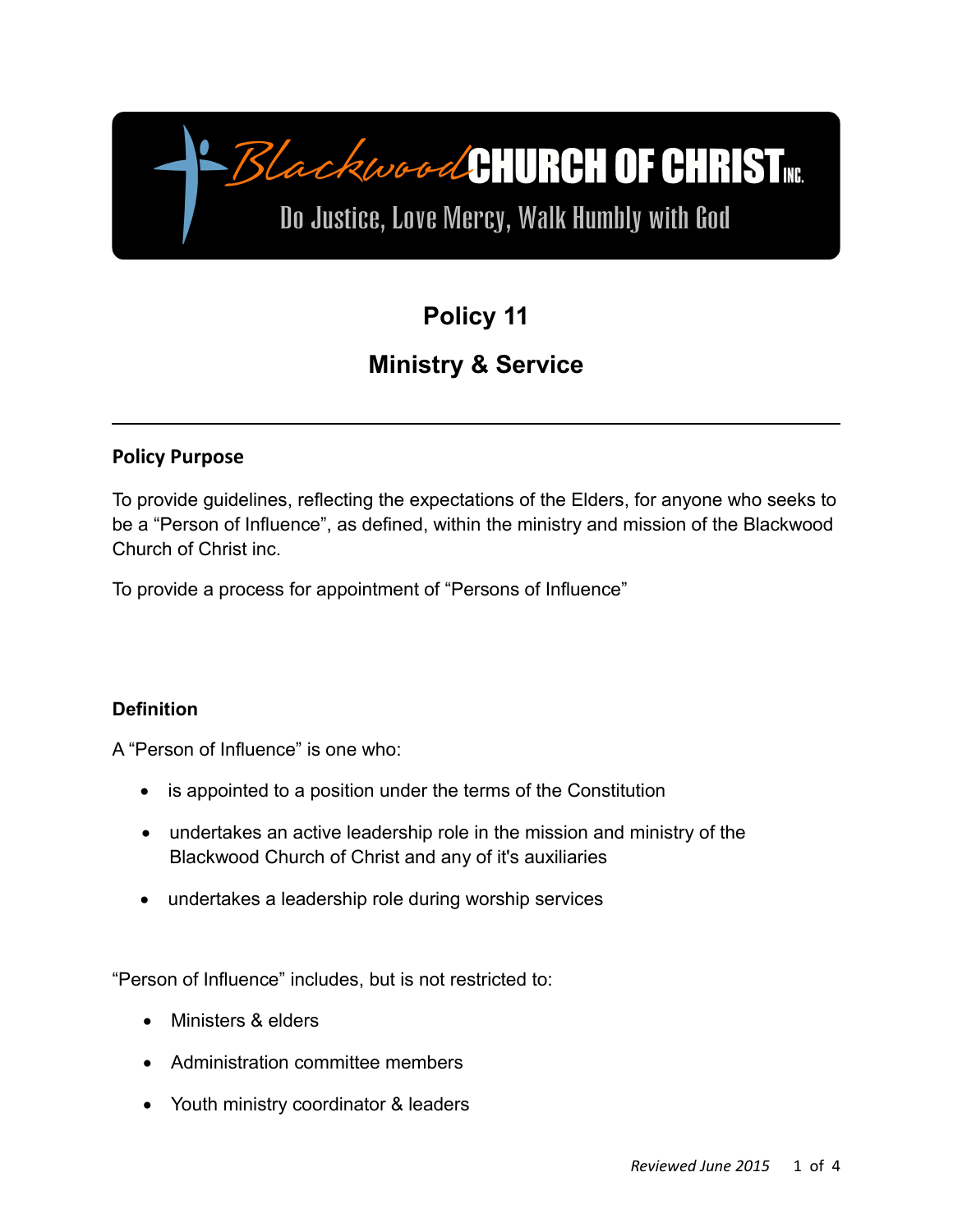- Kidzone coordinator & trained leaders
- Kids Hope coordinator and mentors
- Music/Worship coordinator, communion leaders and members of the congregation who preach from time to time.
- Coordinators and leaders of auxiliary groups.
- Pastoral care coordinator
- Small group coordinators

#### **Policy Statement**

When a person chooses to participate in the life of the Blackwood Church of Christ inc by exercising their ministry through activities such as those named in this policy, the Elders expect that they will:

- As a priority, attend to their own spiritual life and growth
- Clearly demonstrate the desire to express their Christian faith within the life of the Blackwood Church of Christ inc
- Have a good understanding of the core values and mission of the Blackwood Church of Christ inc.

#### **Appointment of Ministers, Elders & Deacons**

Ministers, Elders and Deacons will be appointed in accordance with the provisions of the Constitution.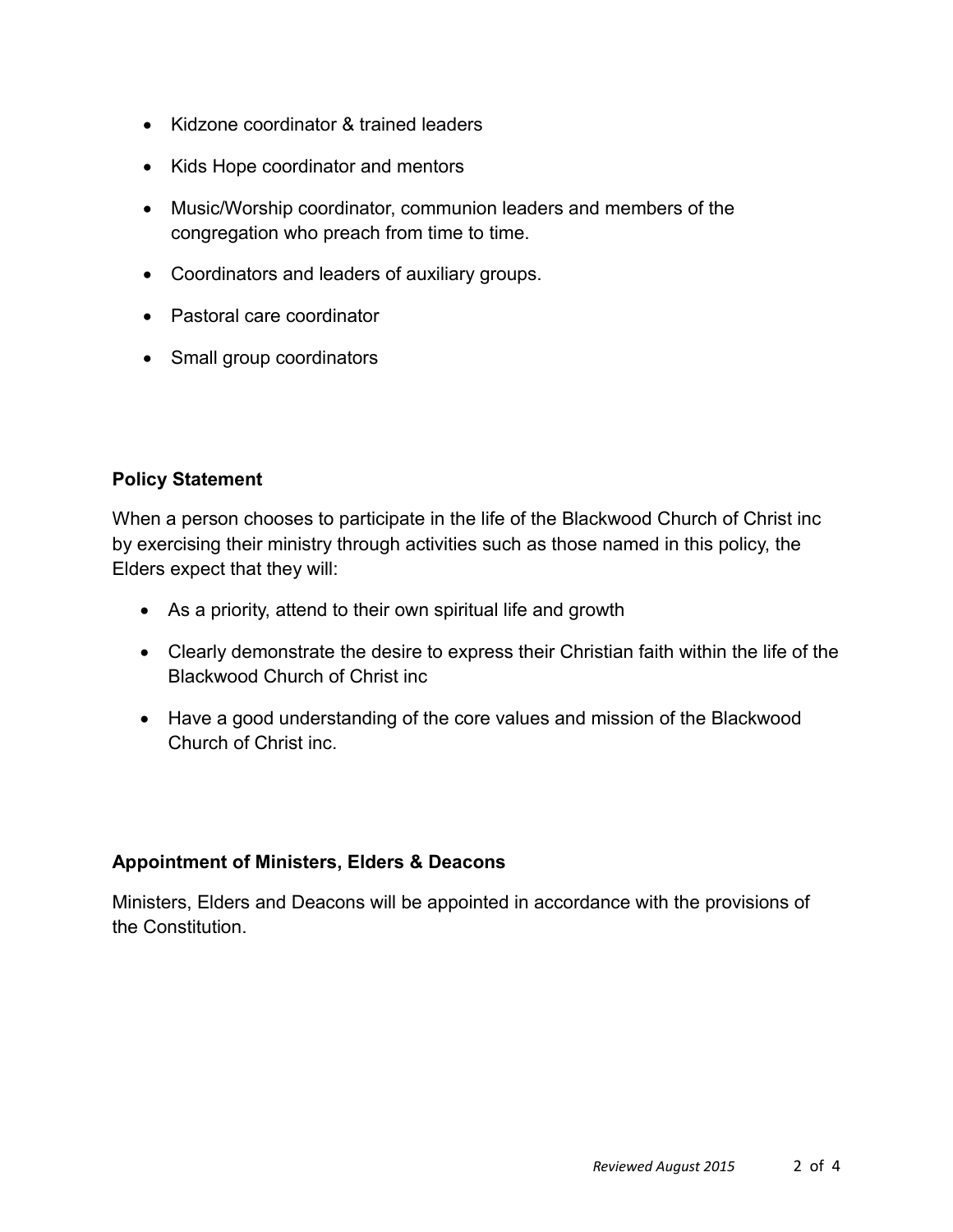#### **Appointment of Key Leaders**

Key Leaders will be appointed in accordance with the provisions of the Constitution.

The candidate for a position of Key Leader will be interviewed by the minister and an elder, with regard to their motivations, expectations, skill set, and suitability as a "Person of Influence" as discussed by this policy. A candidate's nomination will then be brought before the next elders meeting for approval of the appointment.

#### **Appointment of Team Members by Key Leaders**

Key Leaders may appoint team members as required. When an appointment of a team member is made by a Key Leader, that key leader will ensure that the team member performs their role in accordance with expectations.

#### **Review of Appointment of "Persons of Influence"**

All positions referred to in this policy may be reviewed by the Elders if circumstances indicate that it is appropriate

#### **Guidelines for "Persons of Influence"**

- The Church leadership will be looking for an attitude of service and humility in a person's approach to ministry.
- It is likely that people will be recognized for their gifts and abilities and approached by the relevant key leader to consider participating in ministry and service with the church
- Where applicable, people of influence will need to undertake training, police checks and become familiar with relevant policies and guidelines.